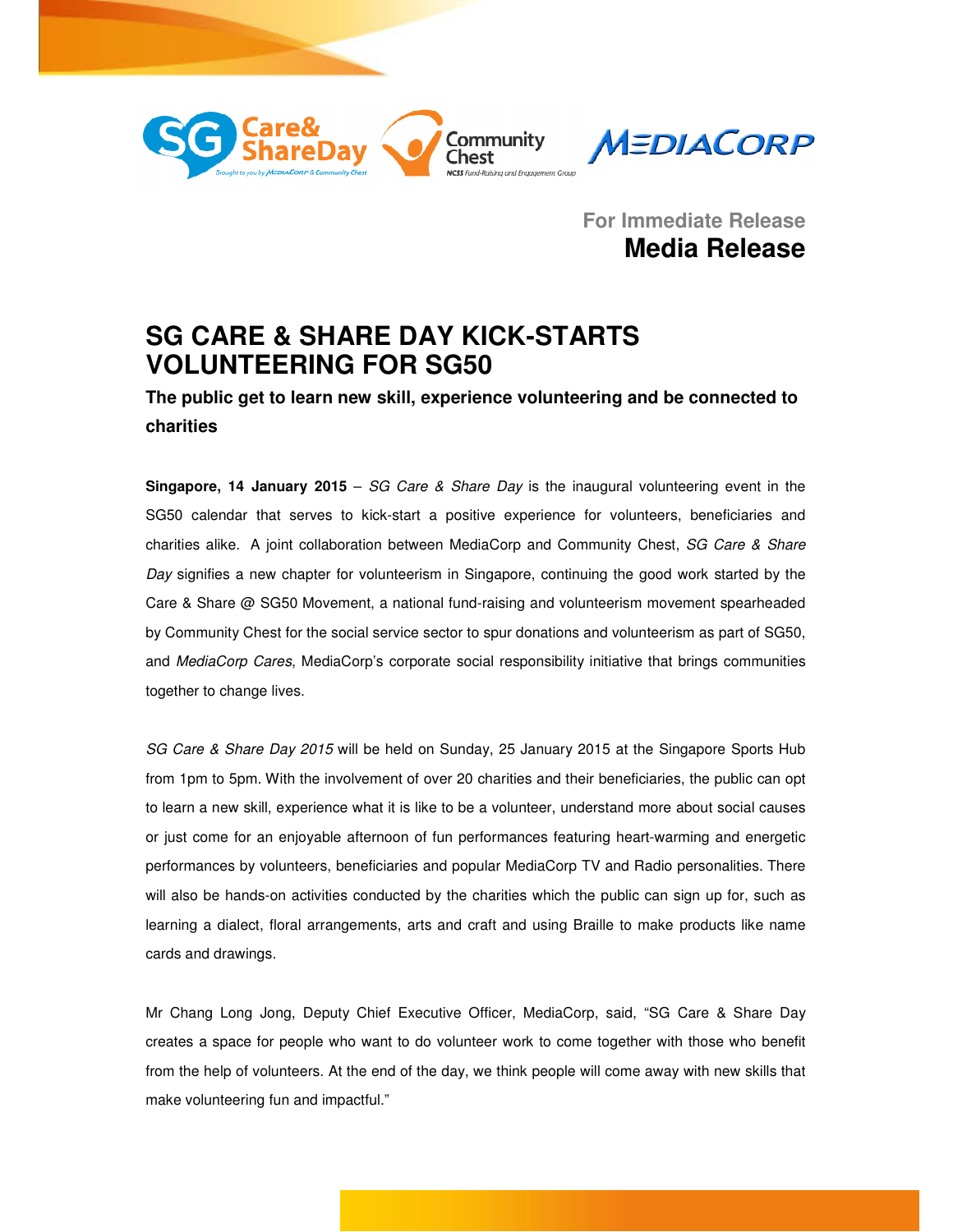"2014 has been a busy year for Community Chest and the participating charities to raise as much funds and engage as many volunteers as possible. To ride on this momentum, we are very happy to partner MediaCorp on a new chapter to continue the good work. With greater interaction and understanding, I believe we can all step up to play a more active role in helping the less fortunate. I urge more Singaporeans to continue giving your time and talent. The most meaningful way to celebrate the nation's success will be to start volunteering regularly in SG50," said Mr Phillip Tan, Chairman of Community Chest and the Care & Share @ SG50 Movement Steering Committee.

SG Care & Share Day is planned as an annual event and aspires to be THE volunteer event for Singaporeans and Singapore residents, with the biggest gathering of beneficiaries, volunteers and members of the public in one venue. Join us for a fun-filled and meaningful afternoon, along with an expected turnout of some 2,000 participants at the inaugural volunteering event in the SG50 calendar.

To sign up for the activities and for more information on SG Care & Share Day, please visit www.sgcareandshareday.sg.

#### Media Contact

Ms Chew Kia Huey National Council of Social Service Tel: 6210 2606 / 9021 0673 Email: chew\_kia\_huey@ncss.gov.sg Yeong Lai Lai MediaCorp Pte Ltd Tel: 6350 3945 Email: yeonglailai@mediacorp.com.sg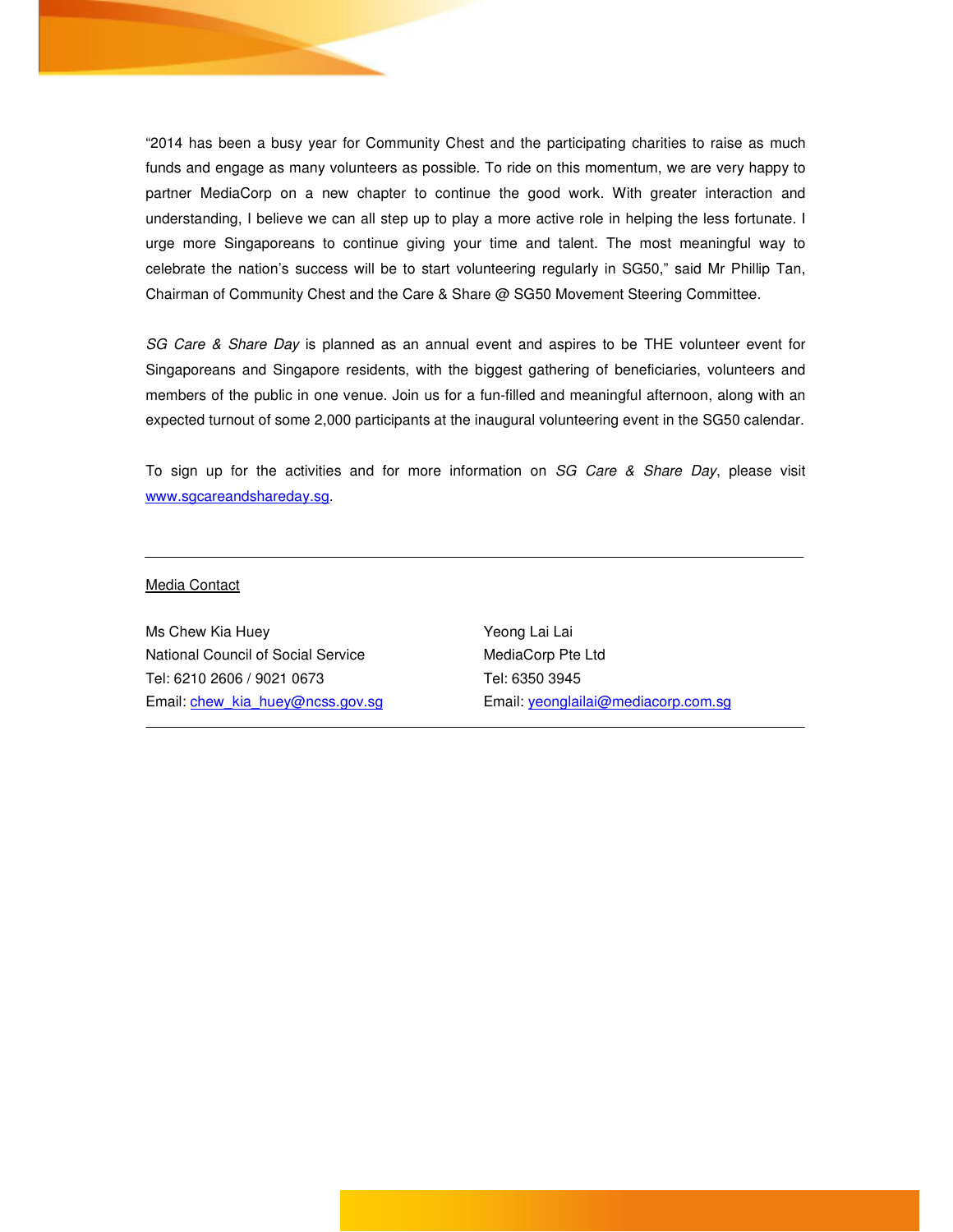#### **About MediaCorp**

MediaCorp is Singapore's leading media company with the most complete range of platforms, spanning television, radio, newspapers, magazines, movies, digital and out-of-home media.

It pioneered the development of Singapore's broadcasting industry, with the broadcast of Radio in 1936 and Television in 1963. Today, MediaCorp has over 50 products and brands in four languages (English, Mandarin, Malay and Tamil), reaching out to all adults in Singapore every week.

Initiatives in the new digital space include Internet TV-on-demand, High Definition TV broadcast and Over-the-Top (OTT) interactive services.

Beyond Singapore, MediaCorp is an active regional player through co-productions in TV dramas and movies, magazines publishing, as well as Channel NewsAsia International, one of the first Asianowned English news channels.

Our financial and strategic relationship in the region includes International Media Corporation in Vietnam, which was set up to develop and produce television entertainment and economic news content. MediaCorp also has a stake in Singapore-based retail firm Reebonz, one of the region's fastest growing luxury online retailers and a majority stake in Cubinet Interactive, a Malaysian digital games publisher.

Winner of numerous international awards and accolades including Asian Television Awards' Terrestrial Broadcaster of the Year, MediaCorp's mission is to engage, entertain and enrich audiences by harnessing the power of creativity.

For more information, please visit mediacorp.sg.

#### **About Community Chest**

Community Chest raises funds on a yearly basis to meet the needs of the social service programmes it supports. Community Chest ensures that fund-raising and other operating costs are kept to a minimum. As these costs are covered mainly by Tote Board and Singapore Pools, every dollar raised by Community Chest will be made available to social service programmes under its care.

Community Chest has made it easier for individuals to donate from the comfort of their homes via websites such as **comchest.sg and www.vpost.com.sg**, through the internet (DBS, UOB or Citibank) or phone banking (DBS or POSB) and even at SAM machines and iNETS Kiosks across the island. Individuals can also reap tax benefits on donations through hassle-free modes like the Community Chest's monthly workplace giving programme "SHARE", where employees make monthly donations via GIRO, credit card or payroll and have his or her tax deductions automatically included in their tax assessments. Follow Community Chest on Facebook (www.facebook.com/comchest), Instagram (www.instagram.com/comchestsg) and Twitter (www.twitter.com/comchestsg).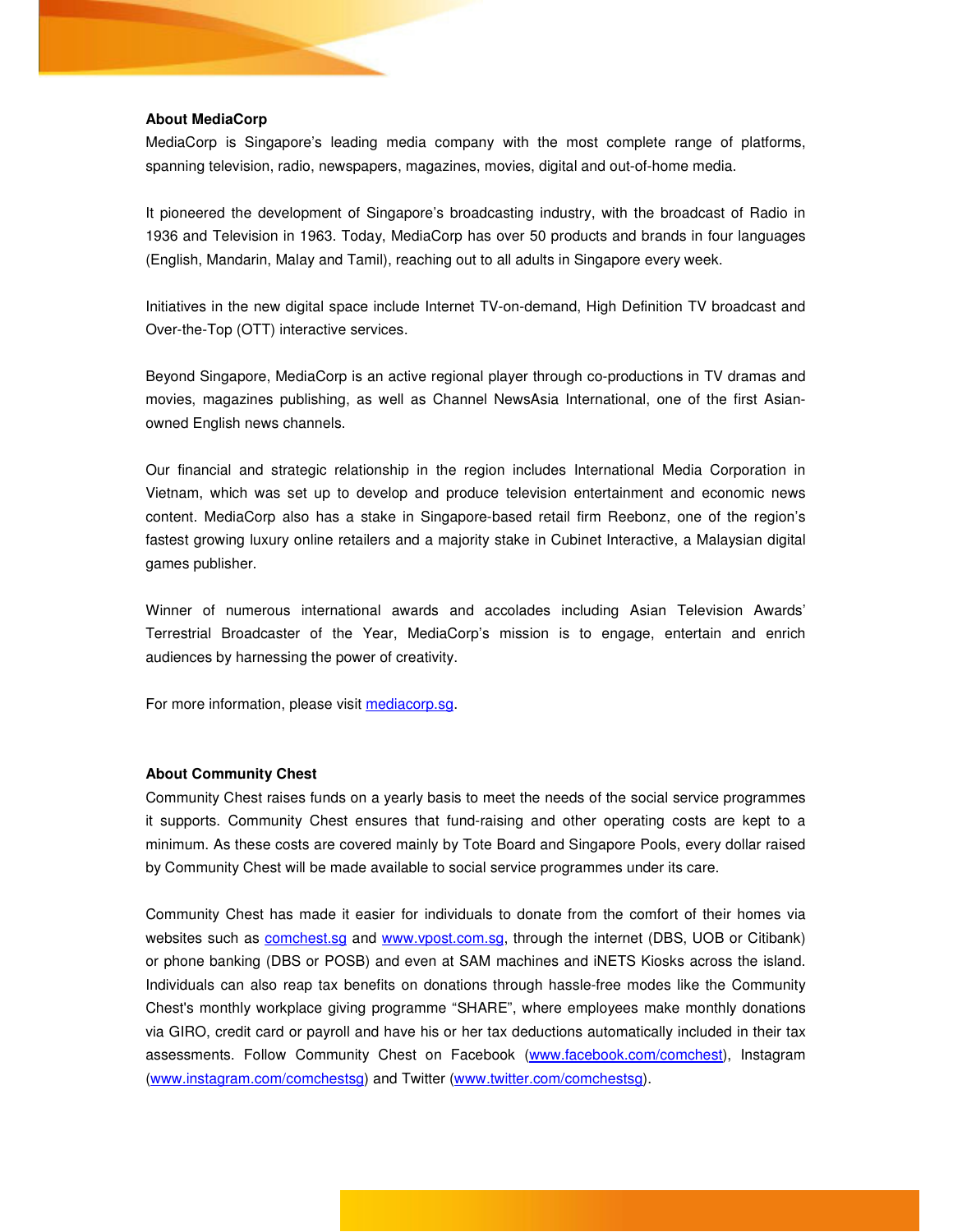### **Care & Share Movement**

Care & Share is a national fund-raising and volunteerism movement led by Community Chest for the social service sector, as Singapore approaches our  $50<sup>th</sup>$  year of independence in 2015. It aims to bring our nation together to show care and concern for the needy and recognise the contributions made by voluntary welfare organisations (VWOs). Eligible donations raised by Community Chest and participating VWOs from now till 31 December 2014 will be matched dollar-for-dollar by the government. The matched amount will go towards building the capabilities and capacities of the social service sector and supporting social services to meet rising needs. To contribute to this movement, please visit our webpage at www.careandshare.sg or email to csm@ncss.gov.sg.